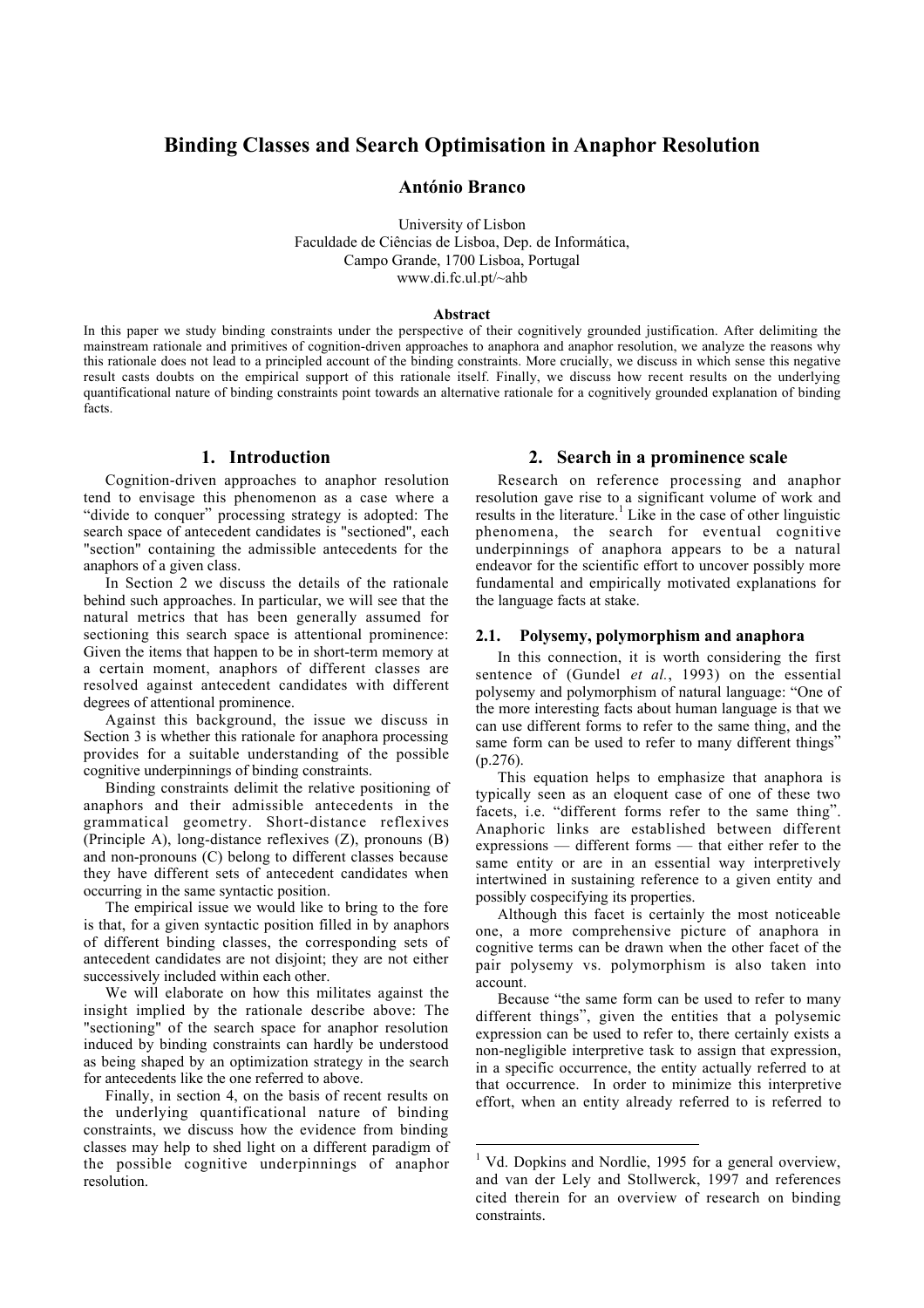again (as such, in part, as part of, etc.), anaphors are used to avoid going through that interpretive process again.

Anaphora should thus be understood not just as a singular manifestation of the circumstance that "different forms may refer the same thing", but as a phenomenon emerging at the juncture of polysemy and polymorphism.

Polysemy appears as a convenient solution in a representational system that has finite resources to represent a virtually infinite number of entities: As there might be an undetermined number of students with yellow t-shirts, it would be unbearable to a finite mind to have a specific representational device for each such student rather than the polysemic form *the student with a yellow t-shirt*. Anaphoric polymorphism, in turn, appears as a convenient solution in a system that has to handle polysemy in real time: As speakers keep referring, say, to the same student with yellow t-shirt, they can avoid going through the whole interpretive process of deciding which one of the possibly indefinite number of referents of *the student with a yellow t-shirt* should be picked out; this can be done by using a different form which is interpretively parasitic and simply signals that the same entity is being referred to.

# **2.2. Search optimization: divide to conquer**

Setting the analysis of anaphora under this wider perspective provides for a straightforward justification of the correlation, frequently mentioned in the literature, between anaphors and expressions which have weaker semantic content. Besides, it also allows to bring to light a shared rationale of current proposals for a cognitive grounding of anaphora and anaphor resolution.

Cognition-driven approaches to anaphor resolution have typically seen, in one way or other, this issue as a case where a cognitive process is reformated in terms of a simpler process.

Some entities may be recurrently referred to. In these cases of recurrent reference, the task of polysemy reduction is taken over by a task of anaphoric resolution. The cognitive search in a large long-term or semantic memory is avoided by means of a search in the shorter, working or short-term memory. Anaphora is thus seen as a case of search optimization, where there is a reduction of the cognitive search space for semantic interpretation.

Building further on this rationale for anaphora as search optimization, different types of anaphors have been assumed to pick referents from different "sections" of the relevant search space. While interpretive overhead due to polysemy is reduced by means of anaphoric polymorphism, anaphoric resolution, in turn, is facilitated by a "divide to conquer" strategy: The search space for finding antecedents for anaphors is "sectioned", each section being reserved to be searched for the resolution of anaphors of a specific type.

For this schema to work, there has to be a feature to discriminate different items in relevant working memory from one another. This is ensured by assuming that they enter a partial order and that they are distinguished from one another given their relative positioning in it. This order is typically established according to the attentional prominence that each such item is assumed to bear. Note that attentional prominence reflects a natural metrics for "distance" in the relevant cognitive search space, with less attentionally prominent items being the ones which take longer to be retrieved, i.e. whose search time for an antecedent is shorter.

Given the items possibly in relevant working memory, anaphors of a given type can thus pick up items with a certain attentional prominence, while anaphors of another type pick items with some other degree of attentional prominence in the relevant cognitive search space.

Skimming through the literature, it is possible to find different proposals concerning the number of sections into which the search space for anaphor resolution is expected to divide. Just a few examples: Authors like Guindon (1985) or Givón (1992) discuss a division, respectively, into two and three "sections". Gundel *et al.* (1993), in turn, proposes a schema that may extend the division up to six "sections", depending on the specific language at stake.

### **2.3. Natural classes of anaphors from natural classes of antecedents**

In line with the essential tenets of the rationale above, one would then expect that different sorts of anaphors whose antecedent entities are to be found in different "sections" of the search space — have different sets of admissible antecedent entities.

The strong prediction would thus be that anaphors of different types have different, *disjoint* sets of antecedents, a position that can be found e.g. in (Garrod and Sanford, 1982).

Another, weaker but plausible prediction in this connection would be that, if the different sets of antecedents turn out not to be disjoint, they would at least be expected to be *successively included* within each other. If we admit that an anaphor is of a given type such that it searches or is sensitive to items with a certain degree of attentional prominence, it is not a contradiction to accept that that anaphor may also be sensitive to items with a higher degree of prominence. This is the intuition behind the approach of Gundel *et al.* (1993, 1998).

The search optimization rationale for anaphora — with the assumed correlation between anaphoric forms and attentional prominence of antecedents — can thus be seen as inducing a delimitation of anaphors into different natural classes. These classes are circumscribed in terms of the antecedents the corresponding anaphors admit: A given class of anaphors is defined because every anaphor in that class can be resolved against the same class of antecedents.

The point worth stressing then is that this sets up a very interesting and self-contained line of empirical inquiry: If we succeed in isolating different classes of admissible antecedents, then we will succeed in isolating natural, cognitively motivated classes of anaphors. This line of inquiry is one of major relevance also because, if we find such natural classes of anaphors, then we are providing a piece of empirical support of paramount importance for the whole conjecture embodied in the search optimisation rationale.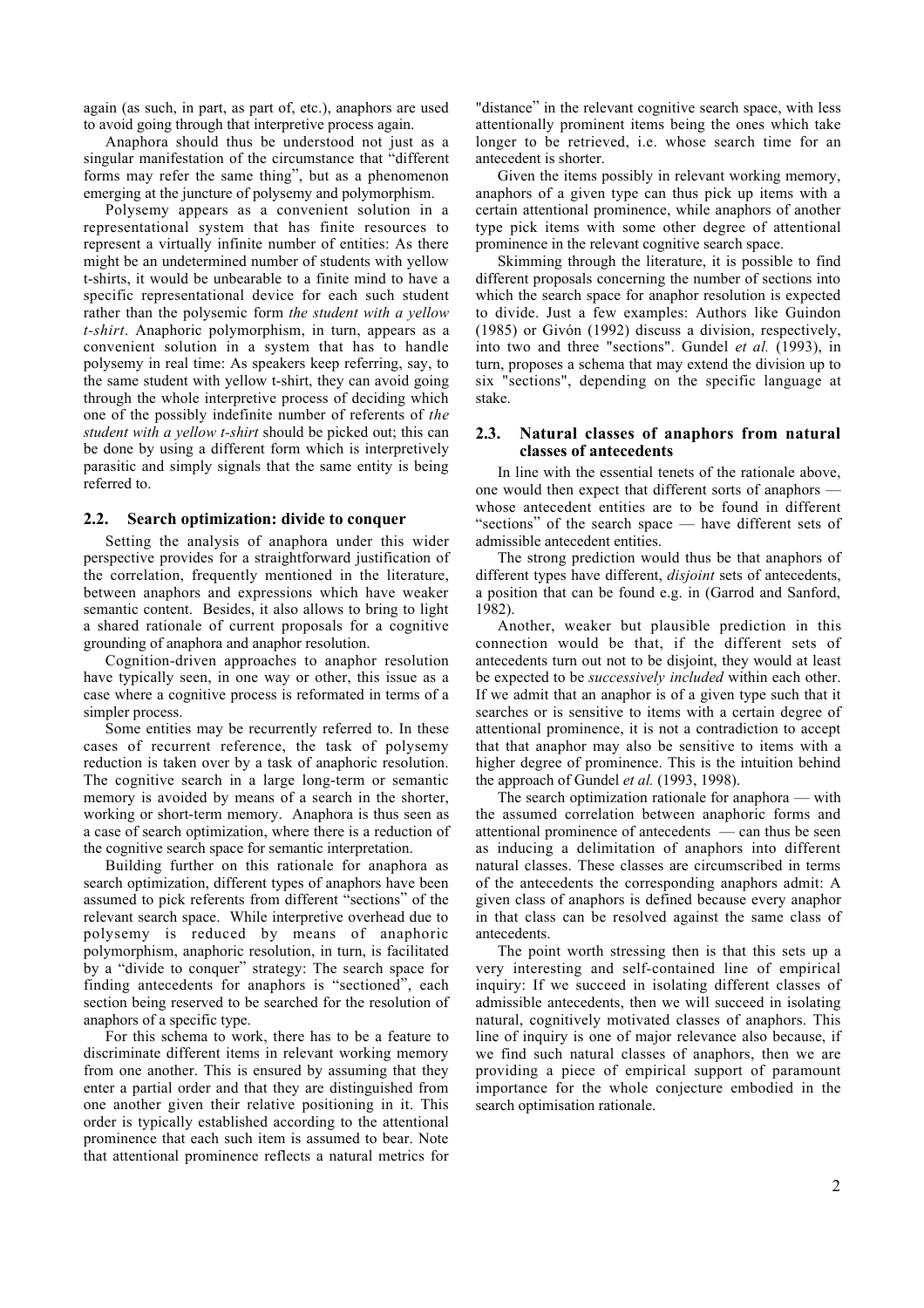### **3. Antecedent accessibility through grammatical structure**

In the previous section we sought to clarify the primitives of the rationale underlying cognition-based approaches to the issue of anaphor resolution. The implications of this rationale were explored up to the point were a relevant line of research emerged which may bring important empirical support to it. A major goal in this line of research is to inquire about possible natural classes of anaphors defined on the basis of natural classes of antecedent entities, where the latter be delimited in terms of attentional prominence.

# **3.1. Fuzzy delimiters**

A first step in this direction is thus to find a methodological device that allows to categorize a given item according to its attentional prominence. This involves finding a suitable scale of the attentional prominence of admissible antecedent entities and objective criteria to decide where in the scale an anaphor should be put in correspondence with. The pursuing of this goal has been reported at various places in the literature, cf. among others, (Prince, 1981) and (Gundel *et al.* 1993).

The scale used to evaluate the attentional status of the cognitive item corresponding to a given anaphor is typically defined by means of a set of keywords, like "familiar", "activated", "evoked", "uniquely identifiable", "brand new", etc. These keywords come with definitions under the form of examples and a discussion of some cases to which they may apply. The keywords come also with a hierarchy, where the relative positioning of each keyword in the scale is defined vis a vis the other keywords.

This sort of approach to define a scale of attentional prominence seems to be flawed, in our view, in some crucial aspects. There is not an empirical justification for the number of required keywords, that is of distinct degrees of relevant attentional prominence. Keywords are defined in such a way that the boundaries between the degrees of prominence they are supposed to delimit are not clear. Above all, there is no objective criteria to unequivocally decide which point of the scale is an anaphor in correspondence with.

These shortcomings in defining a methodological device that allows to categorize a given item according to its attentional prominence represent a drawback for the goal of finding empirical support to the search optimization rationale of anaphor resolution. This does not mean, however, that this might be seen as empirical justification to reject the conjectures embodied in such rationale.

Our point in bringing to light the above deadlock is not to gather evidence aiming at dismissing a cognition-driven rationale as such. Our line of argument is rather that overcoming this deadlock may involve changing the angle from which we are addressing the correlation between natural classes of anaphors and search optimization. Instead of in first place looking at objective criteria to identify attentional status and then trying to use them to possibly delimit classes of anaphors, we should take into account actual natural classes of anaphors — empirically motivated on the basis of differences in classes of admissible antecedents — and try to clarify their eventual cognitive underpinnings. In particular, we should discuss whether and how such classes may fit into a search optimization rationale for anaphor resolution.

#### **3.2. Binding classes**

The most notorious classes of anaphors obtained via grouping of corresponding sets of antecedents are binding classes. Each of these binding classes contains anaphors that may pick an antecedent from the same set of admissible antecedents. The members of a given class are intensionally characterized as those anaphors that obey a specific binding constraint, with this constraint expressing an objective criterion to categorize anaphors.

Binding constraints delimit the relative positioning of anaphors and their admissible antecedents in grammatical geometry. In the context of our discussion, a noteworthy point is that, in first place, binding constraints correlate the interpretation of anaphors with grammatical structure, not with the eventual cognitive status of the cognitive representation of the admissible antecedents.2

From an empirical perspective, binding constraints stem from quite robust generalizations and exhibit a universal character, given their parameterized validity across natural languages. From a conceptual point of view, in turn, the relations among binding constraints involve non-trivial symmetry, which lends them a modular nature. Accordingly, they have been considered one of the most robust modules of grammatical knowledge, usually known as binding theory.

Since their first formulation in (Chomsky, 1980, 1981), the specification of binding constraints has been the focus of intense research in last decades, from which a binding theory of increased empirical adequacy has emerged. Recent developments of (Pollard and Sag, 1994) indicate that there are four of such constraints (vd. Xue *et al.*, 1994, Branco and Marrafa, 1999):

#### Principle A

A locally o-commanded short-distance reflexive must be locally o-bound. *Leei thinks* [*Maxj saw himself\*i/j*].

Principle Z

-

<sup>&</sup>lt;sup>2</sup> In the framework of centering theory, besides being correlated with the attentional status of the cognitive representation of their admissible antecedents, anaphors are correlated also with discourse and grammatical structure (vd. Walker *et al.*, 1998b). As this theory unfolds its predictions basically for clauses with single occurrences of pronouns in the clausal predication domain, and for pronouns in anaphoric links across adjacent sentences, no grouping of natural classes of anaphors of the kind we are concerned here is implied by those predictions.

For a discussion on how binding theory can be extended to phenomena at the discourse level see (Branco, 2000, p.289-294).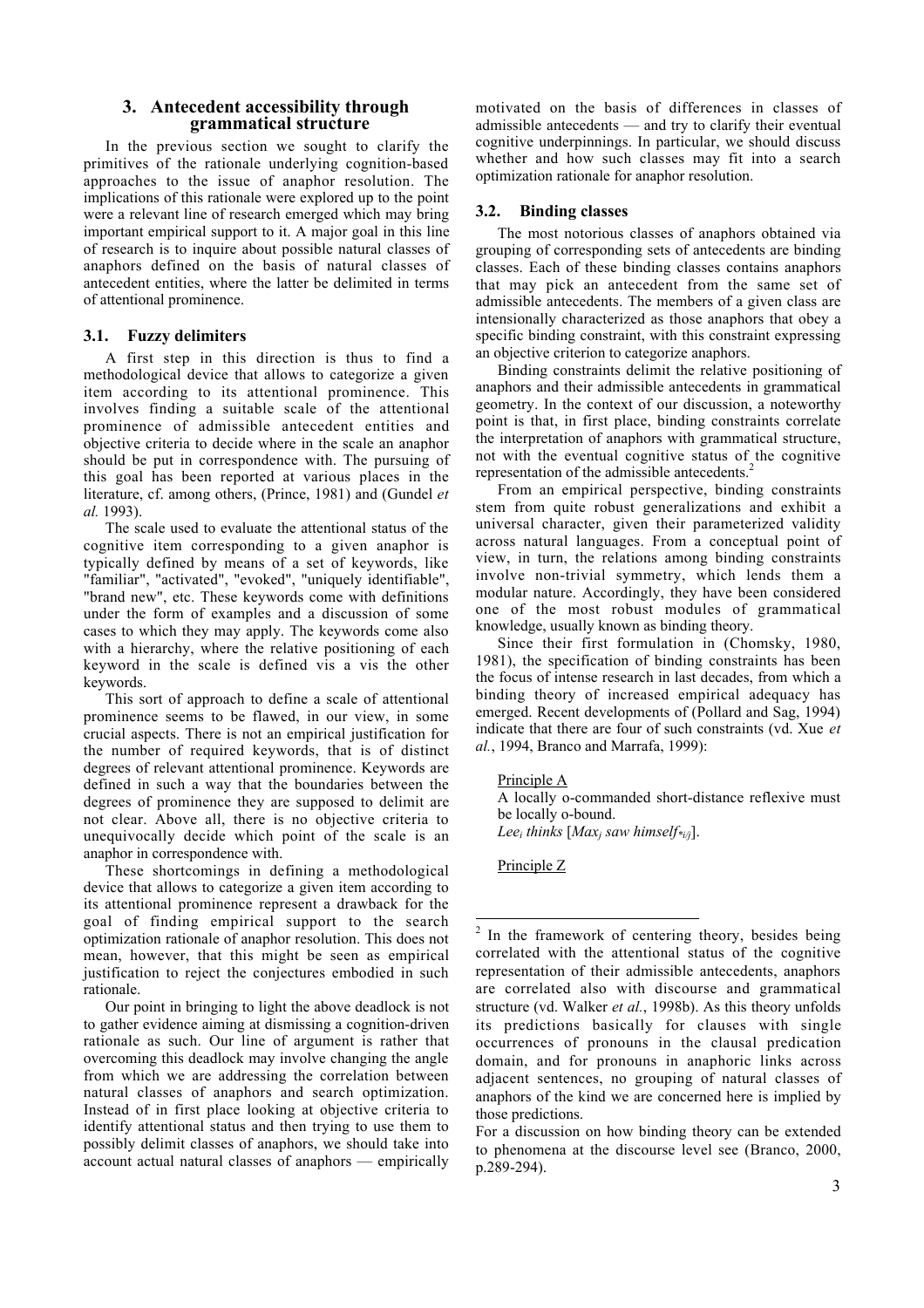An o-commanded long-distance reflexive must be obound.

[*O amigo do Ruii*]*<sup>j</sup> acha que o Pedrok gosta dele próprio\*i/j/k.* (Portuguese)

[the friend of the Rui] thinks that the Pedro likes of\_he próprio

'[Rui's friend]*j* thinks that Pedro*k* likes him*j*/himself*k*.'

#### Principle B

A pronoun must be locally o-free. *Lee<sub>i</sub>* thinks  $[Max_i saw him_{i\prime\prime}].$ 

Principle C

A non-pronoun must be o-free. [*Kimi's friend*]*<sup>j</sup> thinks* [*Lee saw Kimi/\*j*].

These constraints are defined on the basis of some auxiliary notions. The notion of *local domain* involves the partition of sentences and associated grammatical geometry into two zones of greater or less proximity with respect to the anaphor. Typically, the local domain coincides with the predication domain of the predicator subcategorizing the anaphor. In some cases, there may be additional requirements that the local domain is circumscribed by the first upward predicator that happens to be finite, bears tense or indicative features, etc.

*O-command* is a partial order under which, in a clause, the Subject o-commands the Direct Object, the Direct Object o-commands the Indirect Object, and so on, following the usual obliqueness hierarchy of grammatical functions, being that in a multiclausal sentence, the upward arguments o-command the successively embedded arguments.

The notion of *o-binding* is such that *x* o-binds *y* iff *x* ocommands *y* and *x* and *y* are coindexed, where coindexation is meant to represent anaphoric links.<sup>3</sup>

#### **3.3. Sets of admissible antecedents**

As discussed above in Section 2.3, the search optimization rationale for anaphor resolution implies some predictions concerning the relations between the different natural classes of admissible antecedents. These are expected to be either disjoint — strong prediction —, or successively included within each other — weak prediction.

Given the natural binding classes just presented, we can now check if they conform to these predictions. For each different binding class we delimit the corresponding set of admissible antecedents and then check out how they relate to each other.<sup>4</sup> In order to proceed with this testing we just have to fix a position in a generic multiclausal grammatical structure and successively instantiate that position with an anaphor **x** from each different binding class. This way we will be able to collect the four sets of admissible antecedents and observe what are the relations among them.

Accordingly, if we assume that **x** is an A-anaphor complying with principle A, we see that its admissible antecedents form the set of the local o-commanders of **x**, which we can call the set A. In case **x** is a Z-anaphor, the set Z of its admissible antecedents is made of its ocommanders. When **x** is a B-anaphor, the set B of admissible antecedents contains all the antecedents that are not local o-commanders of **x**. Finally, the set C of the admissible antecedents of **x** when this is a C-anaphor has all the antecedents that are not o-commanders of **x**.

Summing up, the relations between these four sets are the following:

$$
A \subset Z
$$
  
\n
$$
A \cap B = \varnothing
$$
  
\n
$$
A \cap C = \varnothing
$$
  
\n
$$
Z \cap B \neq \varnothing
$$
  
\n
$$
Z \cap C = \varnothing
$$
  
\n
$$
B \subset C
$$

By representing these sets in graphical terms,



the relations among them can be rendered in a more perspicuous way by means of the following diagram:



It is straightforward to see that the possible antecedents of short-distance reflexives are possible antecedents for long-distance reflexives; some possible

<sup>&</sup>lt;sup>3</sup> There are anaphors that are subject-oriented, in the sense that they only take antecedents that have the grammatical function Subject. Some authors (e.g. Dalrymple, 1993) assume that this should be seen as an intrinsic parameter of binding constraints and aim at integrating it in their definition. In this point we follow previous results of ours reported in (Branco, 1996), where the subject-orientedness of anaphors is argued to be, not an intrinsic feature of binding constraints, but one of the surfacing effects that result from the non linear obliqueness hierarchy associated with some predicators (or to all of them in some languages).

 4 As stressed above, under binding constraints, anaphors are correlated with the position in grammatical geometry of their admissible antecedents, not with some feature concerning their attentional status. This difference, however, does not imply that the search optimisation rationale could not be a suitable cognitive justification for binding classes, nor that these may not provide suitable empirical support to this rationale. It just imply that the search space where the search for antecedents is operative might be of a nature different from the one discussed in Section 2.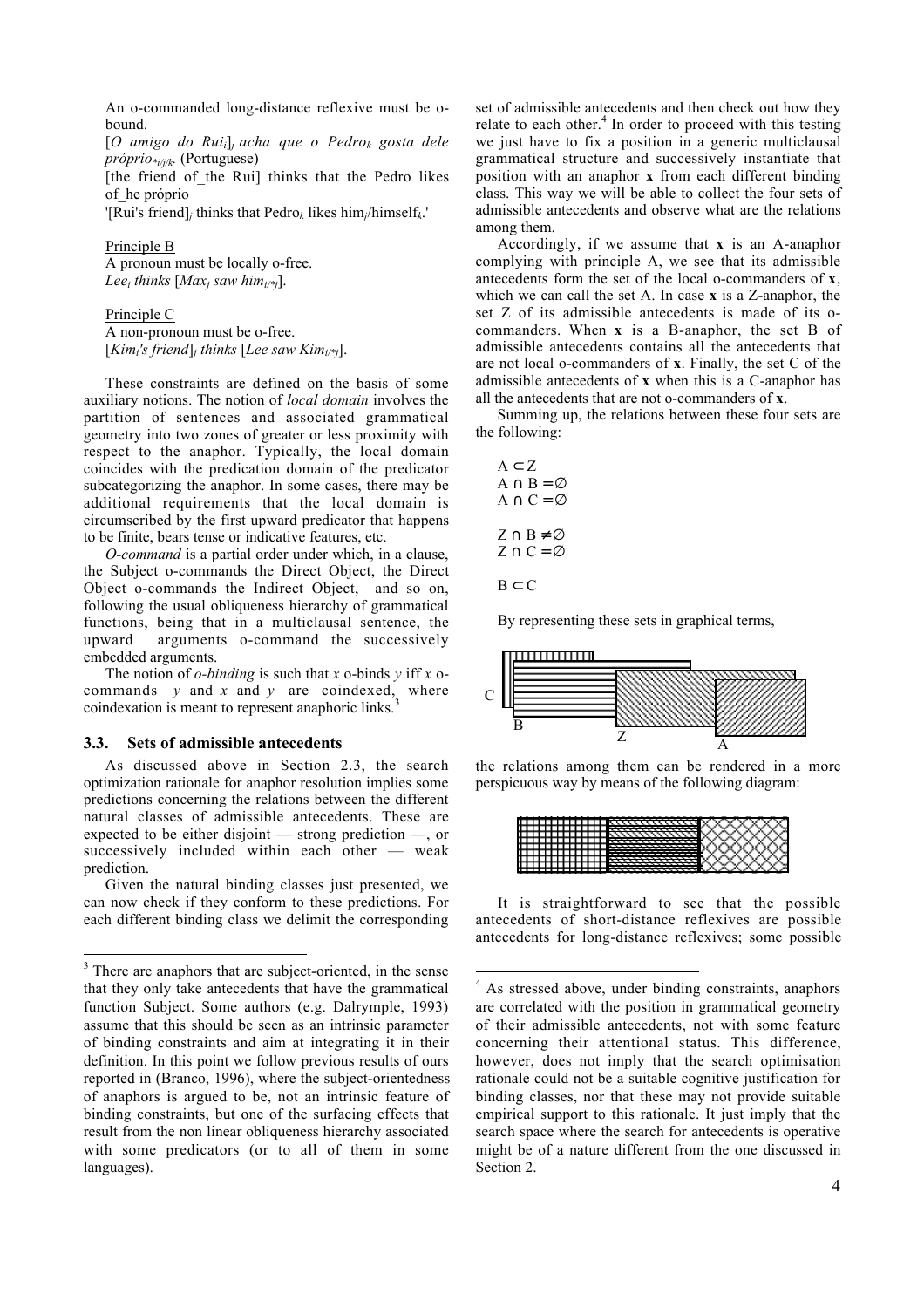antecedents of long-distance reflexives are possible antecedents of pronouns; and the possible antecedents of non-pronouns are possible antecedents of pronouns.

From another, more general perspective, for a given possible antecedent, it is the case that there are always at least two different types of anaphors that can take it.<sup>5</sup> Or alternatively, for a given anaphor interpreted against a given antecedent, that anaphor can always be replaced at least by another one of a different binding type that can take the same antecedent.

In any case, what is crucial to note is that the sets of admissible antecedents per anaphor type are not mutually disjoint. They are neither successively included within each other. This does not match either the strong or the weak prediction implied by the search optimization rationale.

An important conclusion thus resulting from this discussion is that the search optimisation rationale does not seem to offer a justification of binding classes, or equivalently of binding constraints, of a more deeply rooted nature or in terms of a higher level of abstraction.6

# **4. Looking for other sort of cognitive underpinnings**

Given the well established empirical grounding of binding constraints and their central role in the set of known filters for anaphor resolution,<sup>7</sup> the problems now uncovered cast non negligible doubts on the explicative and heuristic value of models for anaphora primarily based on search optimization in some cognitive space. This should not be taken, however, as implying that

1

cognitively rooted factors (such as attentional prominence associated with recency of mention) do not play an important role in anaphor resolution, at least as preference mechanisms. Nor should it be seen as implying that binding constraints have been proved not to have any cognitive justification.

Instead, these negative results should be taken, in our view, as showing that cognitive underpinnings of binding classes seem not to be found in prima facie assumptions about cognitive life, but are perhaps more deeply entangled in other possibly non-trivial aspects of cognition.

# **4.1. The quantificational structure of binding constraints**

This suggestion is supported by the results from some previous work of ours, which may provide interesting hints as to the possible, though more remote cognitive grounding of binding constraints.

Building on the existence of a fourth binding principle, for long-distance reflexives, we showed in (Branco and Marrafa, 1996, 1999) that the binding principles can be arranged into a square of logical oppositions.

This stimulated research on the eventual quantificational character of binding constraints. Adopting Löbner's duality criterion for quantification in natural language, and the formal tools he developed for the analysis of phase quantification, we showed in (Branco, 1998a,b, 2000) that the four binding constraints can be seen as the effect of four binding quantifiers,  $Q_A$ ,  $Q_Z$ ,  $Q_B$ and  $Q<sub>C</sub>$ . These phase quantifiers are expressed by the nominals of the four binding classes, and quantify over the reference markers organized in the obliqueness order axis.

This proposal lends support to a radically new understanding of the formal nature of binding constraints, and to interesting explanations of some related issues such as the exemption occurrences and logophoric behavior of reflexives.

Giving a full-fledged account of the empirical support and justification as well of the implications of these results is clearly out the scope and the space constraints of the present paper. This does not hinder, nevertheless, a clear statement of the reasons behind our suggestion that these results might hint at a cognitive grounding of binding constraints: Given the quantificational structure underlying them, binding constraints are a manifestation of quantification, a universal semantic module of natural language, which is arguably rooted in some cognitive invariant.

# **4.2. Quantification, semantic universals and cognition**

In order to lend relevant exploratory plausibility to this suggestion that the quantificational nature of binding may point towards a new type of cognitive grounding to binding classes, we should briefly review a couple of successive abstraction steps.

The first relevant step is the one that takes into account the abstraction involved in grouping together quite different linguistic phenomena into the single semantic class of quantification. Following Löbner's words, quantification involves "a seemingly very comprehensive

<sup>&</sup>lt;sup>5</sup> If one considers instead an exempt syntactic position, then even reflexives have possible antecedents that may also be antecedents of pronouns and non-pronouns.

<sup>&</sup>lt;sup>6</sup> van Hoek (1997) designs a cognitive grammar approach for binding constraints. In this approach, the basic assumption is that the shape of the conceptual structure associated with a given grammatical construction is isomorphic to the shape of its obliqueness hierarchy. Inasmuch as binding constraints are assumed to be somehow primitives of the binding system applying over this cognitive structure, this approach is not rooted in any search optimisation rationale. While this move makes it possible to provide the empirically correct predictions, in our view, it falls short of enhancing a principled cognition-based understanding of binding constraints, independently motivated from the binding facts proper.

 $\frac{7}{1}$  Since the so called integrative approach to anaphor resolution was set up in late eighties ((Carbonell and Brown, 1988), (Rich and LuperFoy, 1988), (Asher and Wada, 1988)), and its practical applicability extensively checked up, (cf. (Lappin and Leass, 1994), (Mitkov, 1997), (Mitkov, 1998) among others) it became common wisdom that factors for determining the antecedents of anaphors divide into filters or constraints, and preferences or heuristics. The first exclude impossible antecedents and help to determine the set of antecedent candidates; the latter help to pick the most likely candidate, that will be proposed as the antecedent. Binding constraints belong to the set of filters.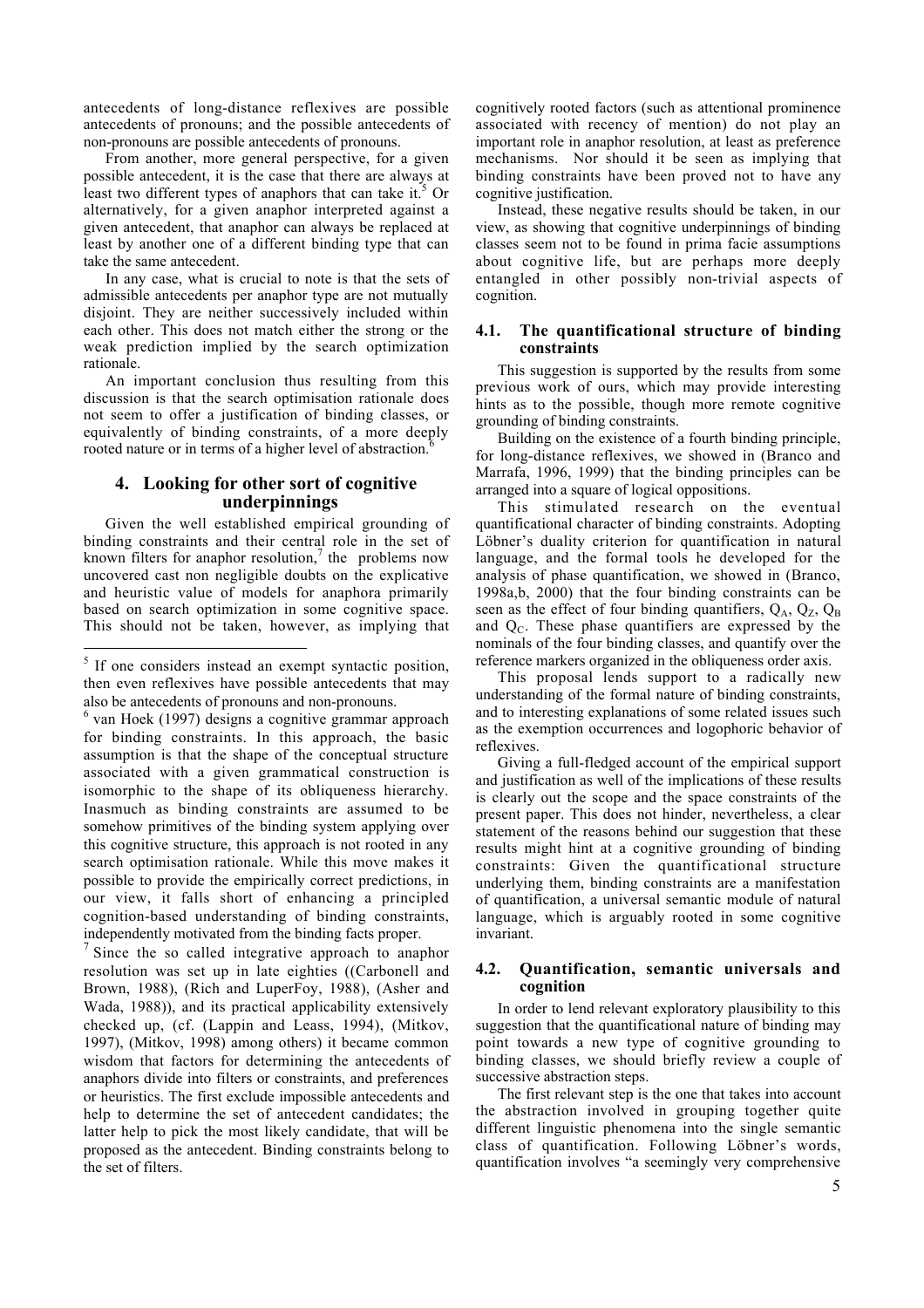range of phenomena which are syntactically and grammatically rather diverse but semantically closely enough related to form a class of their own" (Löbner, 1987, p.53).

The fact that some natural language terms may express quantification had already been identified in the literature as the fact that they can express a one place second order predicate. It was however with Löbner that the common characteristic of natural language quantifiers was abstracted away and it was noticed that "duality is a fundamental concept in connection with quantification, but has been neglected almost completely in the relevant linguistic literature" (p.54).

The regular pattern of duality stressed by Löbner, and displayed below, had the heuristic value of permitting to unite within the same semantic analysis a set of apparently disparate phenomena.



After the contributions of Löbner, as well as other works informed by this goal, several different groups of operators could be related to each other, and it was possible to discover that their semantics comply with the same very simple and abstract pattern. This duality-based perspective on the essence of natural language quantification made it possible to extend quantification beyond the well known cases of nominal quantification supported by the "classic" determiners *all*, *some*, *most*, *many*, etc., namely by covering the realms of temporality and possibility as well. Moreover, items such as *still*/*already*, and others (*enough*/*too*, scaling adjectives, *many*/*few*, etc.) although not lending themselves to straightforward analysis in terms of set quantification, can also be arranged in a square of duality:



This heuristic value of duality was appropriately stressed in the context of a reflection on semantic universals by van Benthem (1991, p.23), who observed that the duality pattern "serves one further function [...]: it suggests a systematic viewpoint from which to search for comparative facts":

The second relevant abstraction step is to perform a new abstraction over the first one. In this case one should abstract from the different squares of duality involving natural language quantifiers, and notice the regular pattern of the relations between the corners of the square.

The different corners of duality squares, i.e. the different quantifiers, are related to each other by two third order operators, namely internal and external negation. The important point to note is that under an operation of function composition these operators give rise to an algebraic structure with very well known properties ( – stands for identity,  $\neg$  for external negation,  $\neg$  for internal negation, and # for  $\neg$  $\sim$ ):

| $\circ$ |   |   |      | # |
|---------|---|---|------|---|
|         |   |   |      | # |
|         |   |   | $\#$ |   |
|         |   | # |      |   |
| #       | # |   |      |   |

An algebraic structure of this type is known as a Klein four-group. It is a group (i.e. the relevant binary operation is associative and there is an identity element), which is commutative and has two generators (i.e. every element of the group is the result of iterating the operation over the generators).

Again, as happened with the abstraction relating to duality, this may not merely be a matter of vacuous formalization. This new abstraction degree may also have a critical heuristic impact. It may eventually allow one to recognize that natural language quantification, in general, and binding constraints, in particular, are just one manifestation of a broader class of phenomena, where other phenomena are found to pattern according to the same abstract structure.

Significantly, van Benthem signals that a similar structure was also found in cognitive psychology. In the fourth and last stage of children's cognitive development hypothesized by Piagetian development psychology (vd. Piatelli-Palmarini, 1979), typically attained by fourteen-year olds, the so called stage of formal operational thought<sup>8</sup> involved the maturing of the cognitive operations of identity, negation and converse. Apparently, there is a "Piaget's often repeated observation that [these operations] give rise to a Klein four-group" (van Benthem, 1986, p.206).

Naturally, this similarity of the structure underlying natural language quantification, in general, and binding constraints, in particular, on the one hand, and a certain class of cognitive operations, on the other, is too

 8 Vd. (Gray, 1990) for an overview of formal operational thought.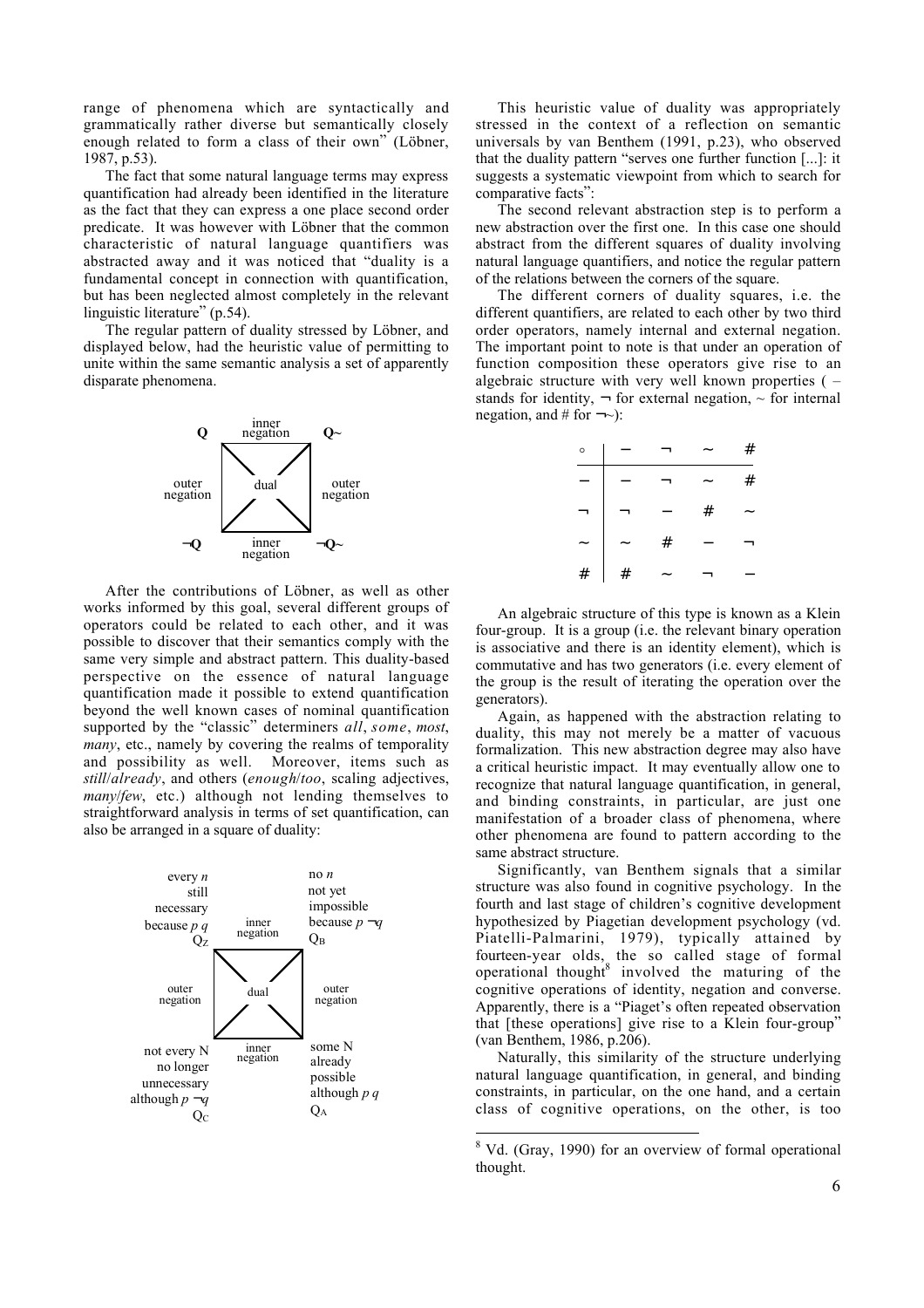interesting for new research paths to pass unnoticed. According to a suggestion by van Benthem (1991), "the reason why this is a natural scheme is that further iteration serve no purpose" (p.31). Nevertheless, as this author himself notices in another paper, as interesting as this similarity certainly is, "nobody has ever been able to fit this into some significant theory" (van Benthem, 1986, p.206).

Be that as it may, the highly non-trivial parallelism between underlying abstract structures of so called cognitive formal operations and negation operations involved in linguistic quantification is promising enough, in the light of the results of the present discussion, for it to be seriously taken as an important stimulus for research into the possible cognitive underpinnings of binding constraints and of anaphor resolution

# **5. Conclusions**

In this paper we sought to uncover the primitives underlying the mainstream paradigm of cognition-driven approaches to anaphor resolution. It turned out that a shared assumption, more or less explicitly embodied in the different approaches, is that there is a search optimization rationale behind eventual constraints (as opposed to preferences) on anaphor resolution.

This implies some predictions about the existence of natural classes of anaphors. In particular, it implies that the sets of admissible antecedents for each such natural class bear certain relations among them. These sets are predicted either to be disjoint, or at least to be successively included within each other.

Given such relations are not observed for the sets of admissible antecedents corresponding to binding classes, these natural classes are not offered any principled explanation by that rationale. Moreover, given the fact that these are the only objectively determined natural classes of anaphors, this result casts serious doubts that the search optimization rationale, though being a crucial factor in the set of preferences or heuristics for anaphor resolution, may provide a clear-cut justification for anaphor resolution and its constraints.

When looking at alternatives for some sort of cognitive explanation for binding constraints, recent results on their quantificational nature provide some interesting hints on a yet to explore line of research. Natural language quantification rests on a duality-based logical structure, which, in turn, instantiates a more general algebraic structure known as the Klein four-group. The exciting clue crops up when one notices that this is also the algebraic structure underlying the operations of formal thought, the fourth stage of children's cognitive development hypothesized in development psychology.

# **6. References**

- Asher, N. and H. Wada, 1988. A Computational Account of Syntactic, Semantic and Discourse Principles for Anaphora Resolution. *Journal of Semantics*, 6:309-344.
- van Benthem, J., 1986. *Essays in Logical Semantics*. Dordrecht: D. Reidel.
- van Benthem, J., 1991. Linguistic Universals in Logical Semantics. In D. Zaefferrer (ed.), *Semantic Universals and Universal Semantics*. Berlin: Foris.
- Branco, A., 1996. Branching Split Obliqueness at the Syntax-Semantics Interface. In *Proceedings, 16th International Conference on Computational Linguistics (COLING96)*, 149-156.
- Branco, A, and P. Marrafa,1997. Subject-oriented and non Subject-oriented Long-distance Anaphora: an Integrated Approach. In *Proceedings, 11th Pacific-Asia Conference on Language, Information and Computation (PACLIC-96)*. Seoul: Kyung Hee University, 21-31.
- Branco, A. and P. Marrafa, 1999. Long-distance Reflexives and the Binding Square of Opposition. In G. Webelhuth, J. Koening, and A. Kathol (eds.), *Lexical and Constructional Aspects of Linguistics Explanation*. Stanford: CSLI Publications. Chap. 11, 163-177.
- Branco, A., 1998a. The Logical Structure of Binding. In *Proceedings, 16th International Conference on Computational Linguistics and 36th Annual Meeting of the Association for Computational Linguistics (COLING-ACL98)*. Montreal: University of Montreal, 181-187.
- Branco, A., 1998b, Towards a Lean Constraint-based Implementation of Binding Theory, in New Approaches to Discourse Anaphora: Proceedings of the Second Colloquium on Discourse, Anaphora and Anaphor Resolution. Lancaster: Lancaster University. UCREL Technical Papers, vol. 11, 54-67.
- Branco, A., 2000, *Reference Processing and its Universal Constraints*, Lisbon: Edições Colibri.
- Carbonell, J., and R. Brown, 1988. Anaphora Resolution: A Multi-strategy Approach, In *Proceedings, The 12th International Conference on Computational Linguistics (COLING88)*, 96-101.
- Chomsky, N., 1980. On Binding. *Linguistic Inquiry*, 11:1- 46.
- Chomsky, N., 1981. *Lectures on Government and Binding*. Dordrecht: Foris.
- Dalrymple, M., 1993. *The Syntax of Anaphoric Binding*. Stanford: CSLI Publications.
- Dopkins, S., and J. Nordlie. 1995. Processes of Anaphor Resolution. In R. Lorch and E. O'Brien (eds.), *Sources of Coherence in Reading*. Hillsdale: Lawrence Erlbaum, 145-157.
- Garrod, S. and A. Sanford, 1982. The mental representation of discourse in a focussed memory system: Implications for the interpretation of anaphoric noun phrases. *Journal of Semantics*, 1:21-41.
- Givón, T. 1992. The Grammar of Referential Coherence as Mental Processing Instructions. *Linguistics*, 30:5-55.
- Gray, W., 1990. Formal Operational Thought. In W. Overton. (ed.), *Reasoning, Necessity and Logic: Developmental Perspectives*. Hillsdale: Lawrence Erlbaum, Chap.11, 227-253.
- Gundel, J., N. Hedberg and R. Zacharski. 1993. Cognitive Status and the Form of Referring Expressions in Discourse. *Language*, 69:274-307.
- Gundel, J., 1998. Centering Theory and the Givenness Hierarchy: Towards a Synthesis. In M. Walker, A. Joshi and E. Prince (eds.), pp.183-198.